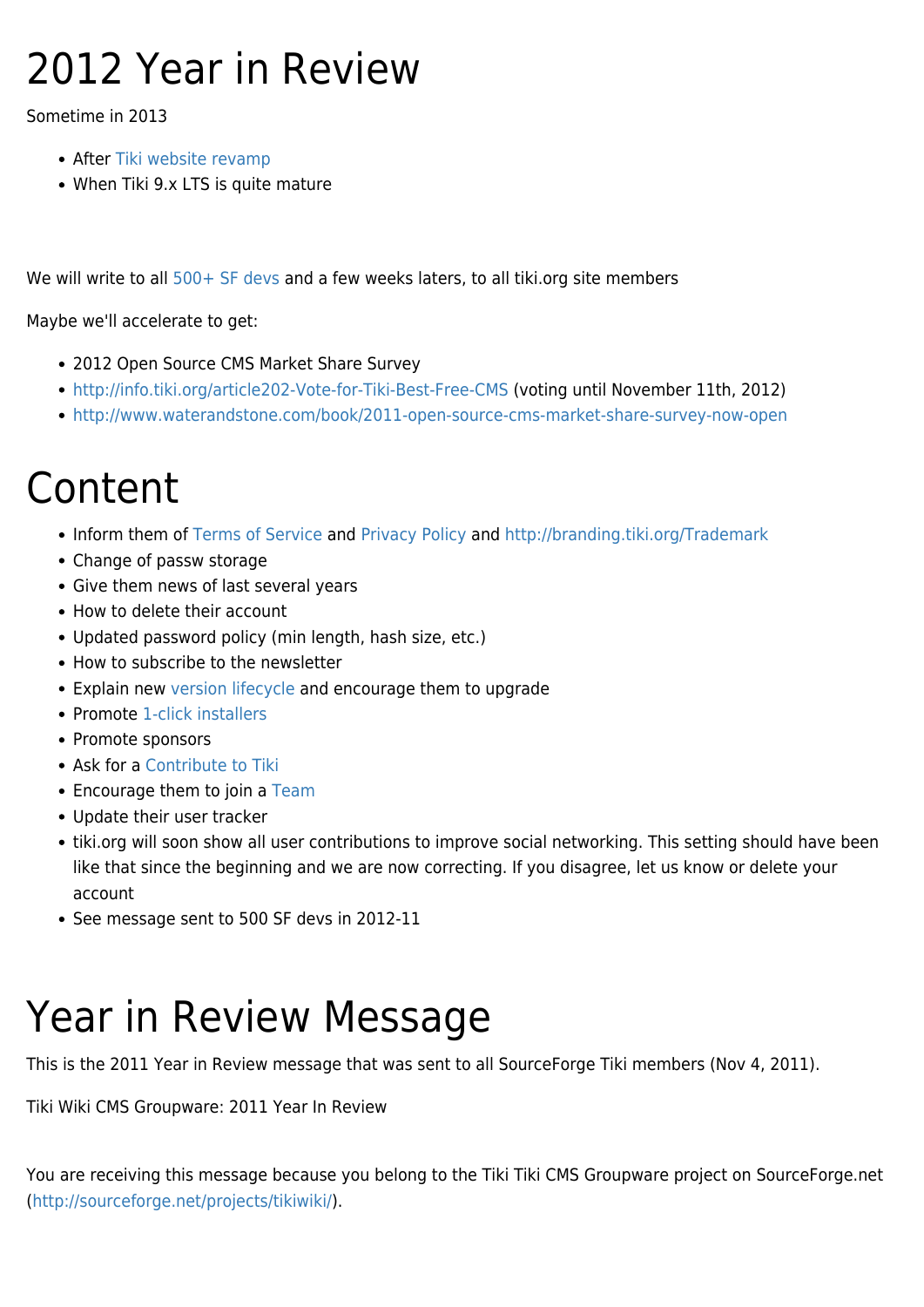This year has been an exciting time for the Tiki Community! As the year draws to a close, we want to give a quick recap of all that's been going on. In addition to this summary, we want to pass along three important invitations:

- The 2011 Open Source CMS Market Share Survey is now open. It takes only a few minutes to complete the survey, and your input will help Tiki. See <http://info.tiki.org/article179-Support-Tiki-in-the-2011-Open-Source-CMS-Market-Share-Survey> for details.
- If you offer any Tiki-related services (hosting, customization, and so on), we invite you to join the Tiki Service Providers program. See <http://info.tiki.org/Tiki+Service+Provider> for details.
- Please support Tiki (and your favorite Free/Open Source projects) on Ohloh.net, <http://info.tiki.org/article168-Support-Tiki-and-your-favorite-Free-Open-Source-projects-on-Ohloh-net>

Now, on with the year in review....

## January

- Tiki featured on the Floss Weekly Netcast (episode 146), <http://info.tiki.org/article136-Watch-Tiki-s-Marc-Laporte-on-FLOSS-Weekly>
- Tiki Passes 900,000 Downloads on SourceForge.net, <http://info.tiki.org/article139-Tiki-Passes-900-000-Downloads-on-SourceForge-net>
- Tiki integrates BigBlueButton (a free/open source, real-time, collaboration tool with audio, video, screensharing, and whiteboarding features), <http://info.tiki.org/article142-Collaborative-web-conferencing-with-Tiki-and-BigBlueButton>

#### February

- Tiki Trackers: The Easy Way to build forms and add interaction to your website, <http://info.tiki.org/article152-Tiki-Trackers-The-Easy-Way-to-add-interaction>
- Announcing the Tiki Service Provider Program, <http://info.tiki.org/article147-Announcing-the-Tiki-Service-Provider-Program>

#### March

Tiki Suite at Confoo.ca, <http://info.tiki.org/article156-Tiki-Suite-and-Confoo-ca> and <http://suite.tiki.org/>

# April

A web-based interface to collaborate on translations, in context, <http://info.tiki.org/article160-Interactive-Multilingual-Crowdsourcing-translations-with-Tiki> and <http://info.tiki.org/article130-A-Real-Multilingual-Wiki-Solution>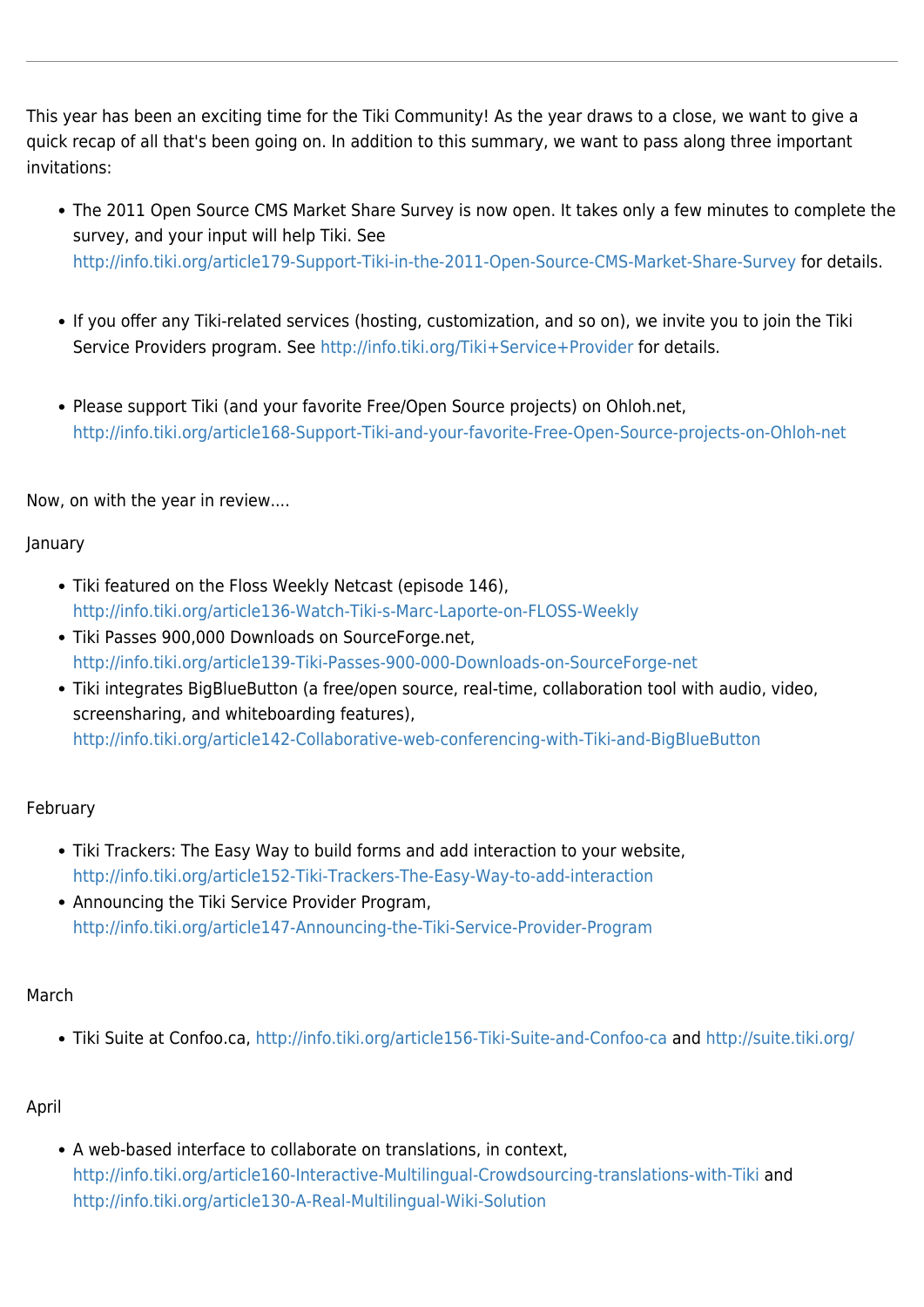May

Preparation for the the 2011 Tiki Summer Tour with TikiFests in USA, Canada, Germany, France, and Israel,<http://info.tiki.org/article165-The-2011-Tiki-Summer-Tour>

#### June

- Release of Tiki 7.0 and promotion of Tiki 6.x to LTS, <http://info.tiki.org/article167-Get-Tiki-7-the-latest-from-Tiki-Wiki-CMS-Groupware>
- A new way to contribute to Tiki Wiki CMS Groupware, <http://info.tiki.org/article169-A-new-way-to-contribute-to-Tiki-Wiki-CMS-Groupware>

## July

Tiki at OSCON 2011,<http://info.tiki.org/article171-Tiki-will-be-at-OSCON-2011>

#### August

Release of Tiki 6.4LTS and 7.1 (and end-of-life for 3.x), <http://info.tiki.org/article172-Tiki-6-4-LTS-and-Tiki-7-1-Now-Available-End-of-Life-for-Tiki-3-x>

## September

Release of Tiki 7.2,<http://info.tiki.org/article175-Tiki-7-2-Now-Available>

# October

- Tiki turns 9 years old, <http://info.tiki.org/article176-Happy-Birthday-Tiki>
- Tiki mailing lists pass 100,000 messages, <http://info.tiki.org/article178-Tiki-Mailing-Lists-Pass-100-000-Messages>

#### November & December

- Look for the release of Tiki 8.0, 7.3, and 6.5LTS
- Planning for TikiFest Design
- and more!

You are invited to re-acquaint yourself with Tiki. Log in to <http://tiki.org>to see what's happening. Or join us on IRC (<http://irc.tiki.org>) for a chat. Or follow us ([http://tiki.org/networks\)](http://tiki.org/networks) on Facebook, Twitter, and LinkedIn, and other networks.

Visit <http://tiki.org>for all Tiki news or subscribe to our newsletter.